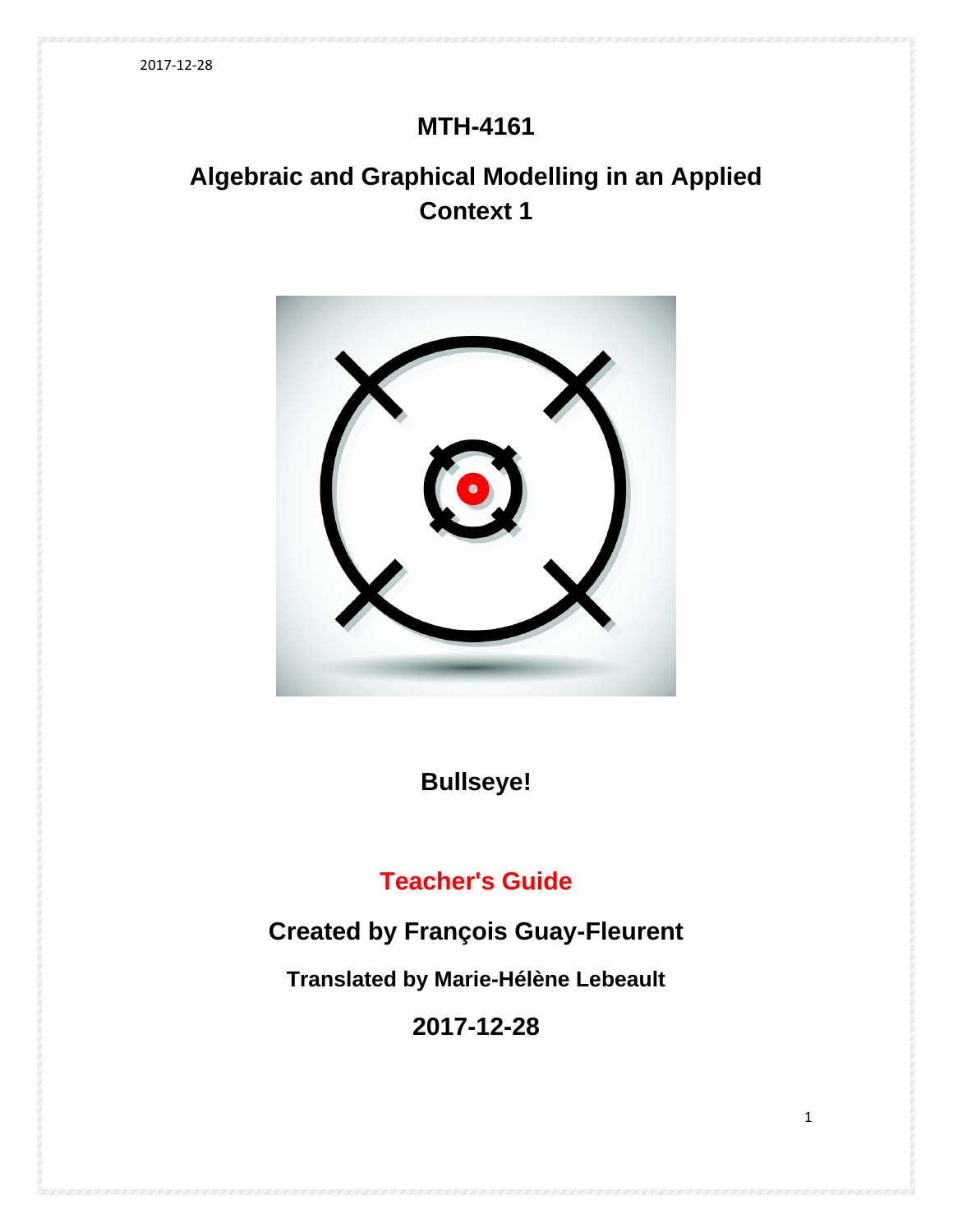# Author

François Guay-Fleurent, teacher, CS de la Riveraine, June 2016.

### [guayfleuref@ecole.csriveraine.qc.ca](mailto:guayfleuref@ecole.csriveraine.qc.ca)

I would love to hear your comments, questions, modification ideas, etc.

# Educational Aims

- $\triangleright$  Work on processes and strategies for problem-solving in mathematics, with a touch of scientific research.
- $\triangleright$  Discover and manipulate, in a real situation with concrete experimentation, a second-degree polynomial function.
- $\triangleright$  Even before cracking open a workbook, introduce the student to the Technical and Scientific Option. This first contact, I hope, will be motivating.
- $\triangleright$  Process a situation that requires a representation using an algebraic or graphical model expressing a dependency between quantities, in an applied perspective.
- $\triangleright$  Continue the development of the student's three mathematical competencies by considering three aspects: Acting in context, Mobilization of Resources and Reflection.

# Target Audience

Course: MTH-4161-2 Algebraic and Graphical Modelling in an Applied Context 1

When to Administer: As the first learning situation, even before starting the workbook.

### Learning Situation Duration

About 4 to 8 hours, but ideally the shortest time possible. Working with a classmate or the teacher will reduce the time required to complete the learning situation.

### Type of Task

Learning Situation (LS) or Problem Situation (PS)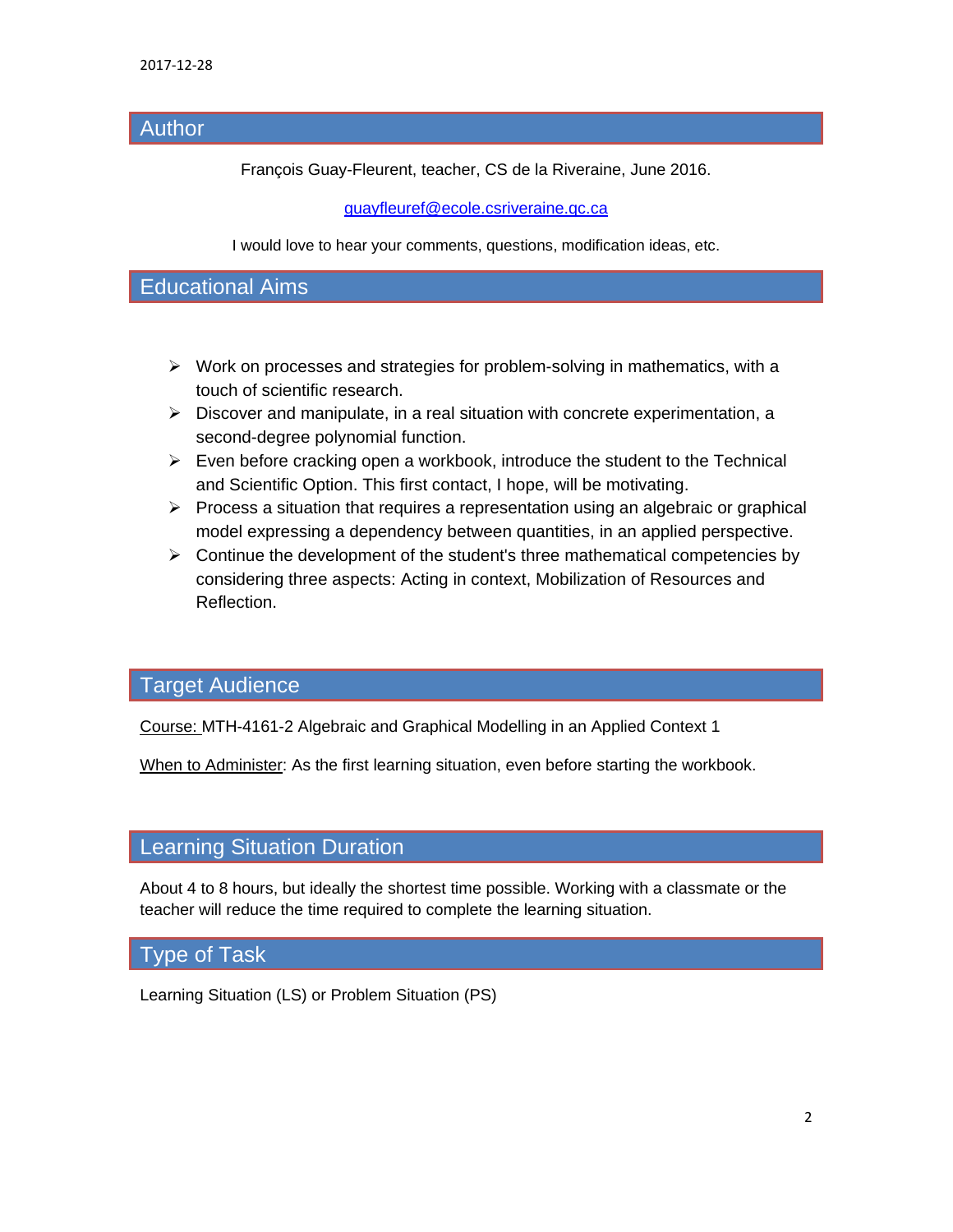## Learning Situation Description

After having identified the problem or challenge, activated prior knowledge, and established an action plan, the student will go to the laboratory to collect data.

Then, he or she will analyze the data and create the necessary algebraic or graphical models to meet the challenge.

Finally, in collaboration with the teacher, he or she will carry out the challenge, which is to hit the target using mathematics.

## Important information

This LS was inspired by Discovery Learning (see Internet references below), in that it brings students to construct their own representation of a problem-situation using an algebraic or graphical model and to discover the second-degree polynomial function and a few of its properties. Students, ideally, will perceive the use of mathematical modelling, and should, in subsequent problem-situations, better understand « why we're doing this ».

To reduce the student's workload, teachers are invited to simplify the LS as needed. One way would be to do whole sections verbally with students such as the action plan or the reflection. This way, the teacher can guide students while providing opportunities for reflection at the right times, which is sometimes hard to do with a paper-based assessment. Another way to shorten the LS is to prepare the material in advance for data collection. If you have one, it's best to work with the lab technician. If you don't, you could use the same assembly with every student, prepared initially by a student or the teacher.

Also, it is highly recommended to have students work in pairs, though the LS can be done independently.

# LS Context

Studying projectile firing is not a new thing. Whether it's arrows, catapults or golf, Man has always wanted to know where his projectiles will land.

And that was one of the objectives of the Munitions Experimental Test Centre at Nicolet. For 50 years, the centre tested ammunition by firing shells directly in St-Pierre lake (St-Lawrence River).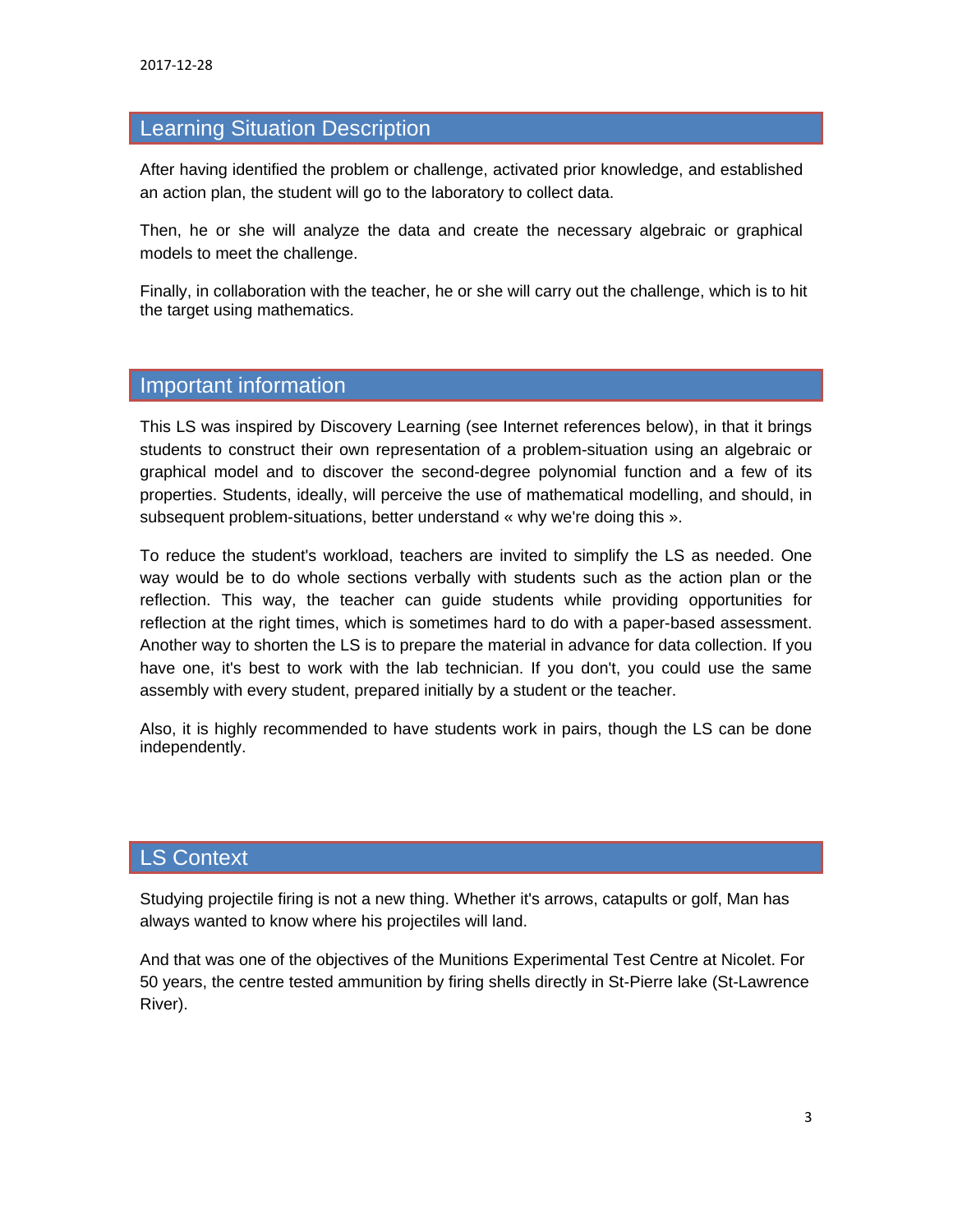How can we predict the trajectory of the projectiles and therefore predict where they will hit?

#### **Expected Final Production**

This problem-situation requires you to go to the lab to experience a projectile shot subjected to a gravitational force to meet your teacher's challenge: hit the target on the first try using mathematics! While you're at it, you'll discover new mathematical functions that are quite useful in the study of ballistics.

## Broad Areas of Learning and Focuses of Development

#### **Environmental Awareness and Consumer Rights and Responsibilities**.

#### Knowledge of the environment

Understanding of certain characteristics of the human environment

At the end of this LS, the student will have a better understanding of the trajectory of a projectile and the effects of gravitational forces.

### Cross-Curricular Competencies

**Intellectual competencies**: Solves problems.

**Methodological competencies:** Adopts effective work methods.

**Personal and social competencies:** Cooperates with others.

**Communication-related competency:** Communicates appropriately.

### Subject-Specific Competencies

Competency 1: Uses strategies to solve situational problems

Competency 2: Uses mathematical reasoning

Competency 3: Communicates by using mathematical language

The LS follows the guidelines of the Program (p. 19) by fostering the development of each of these competencies by considering three aspects: acting in context, the mobilization of resources and reflection.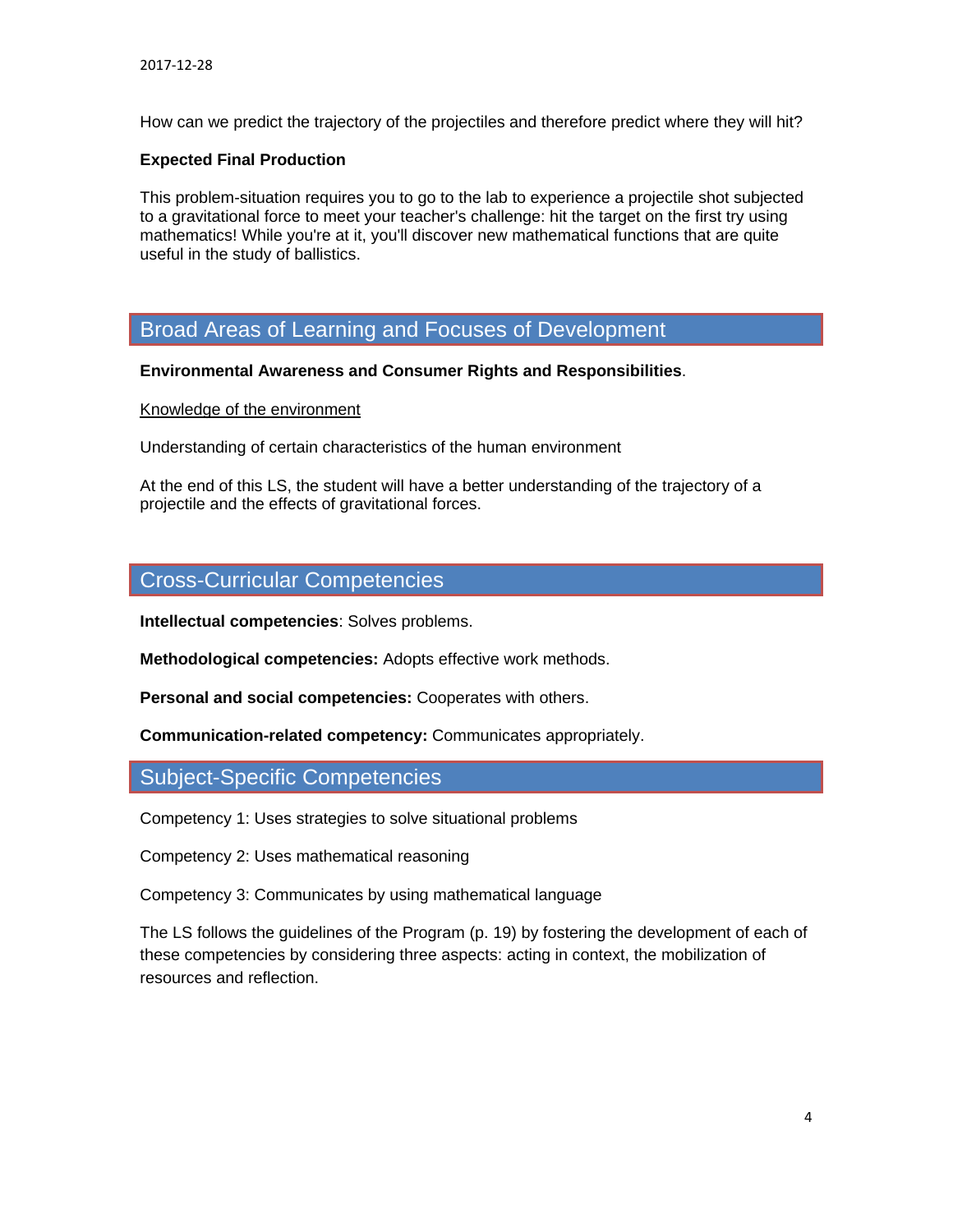### Integrative Processes

Using an algebraic or graphical model to represent a situation.

Interpolating or extrapolating from an algebraic or graphical model.

# Prescribed Knowledge

### **Mathematical Knowledge in the LS**

#### **Manipulating numerical and algebraic expressions**

• Solving equations and inequalities in one variable: second-degree

#### **Function and inverse**

- Experimenting with real functions as well as observing, interpreting, describing and representing them
- Describing and interpreting the properties of real functions

#### **Describing and interpreting the properties of real functions**

- Domain and codomain
- Increasing and decreasing
- Extrema
- **Sign**
- X- and Y- intercepts

### Material Resources

#### **Material for manipulation**

The launch ramp can be constructed quickly with a coroplast pasted on a box. The height of the box will determine the speed of the projectile and the opening of the parabola. Choose according to the space you have on hand. Make a notch in the ramp so you can fire the projectile from the same spot every time. The projectile can be a marble, a small hard ball, an old computer mouse ball or any other perfectly round object that is firm. The target holder can be a board supported by brackets or can even be the pegboard used in the examination for the course TSC-4063. The target holder should be marked or graduated to facilitate the identification of projectile impacts. You could also add a layer of soft material to the target holder, which would leave a mark upon impact. Be sure that the target holder is always kept vertical. You could also choose to invert the parameters by finding h and measuring d.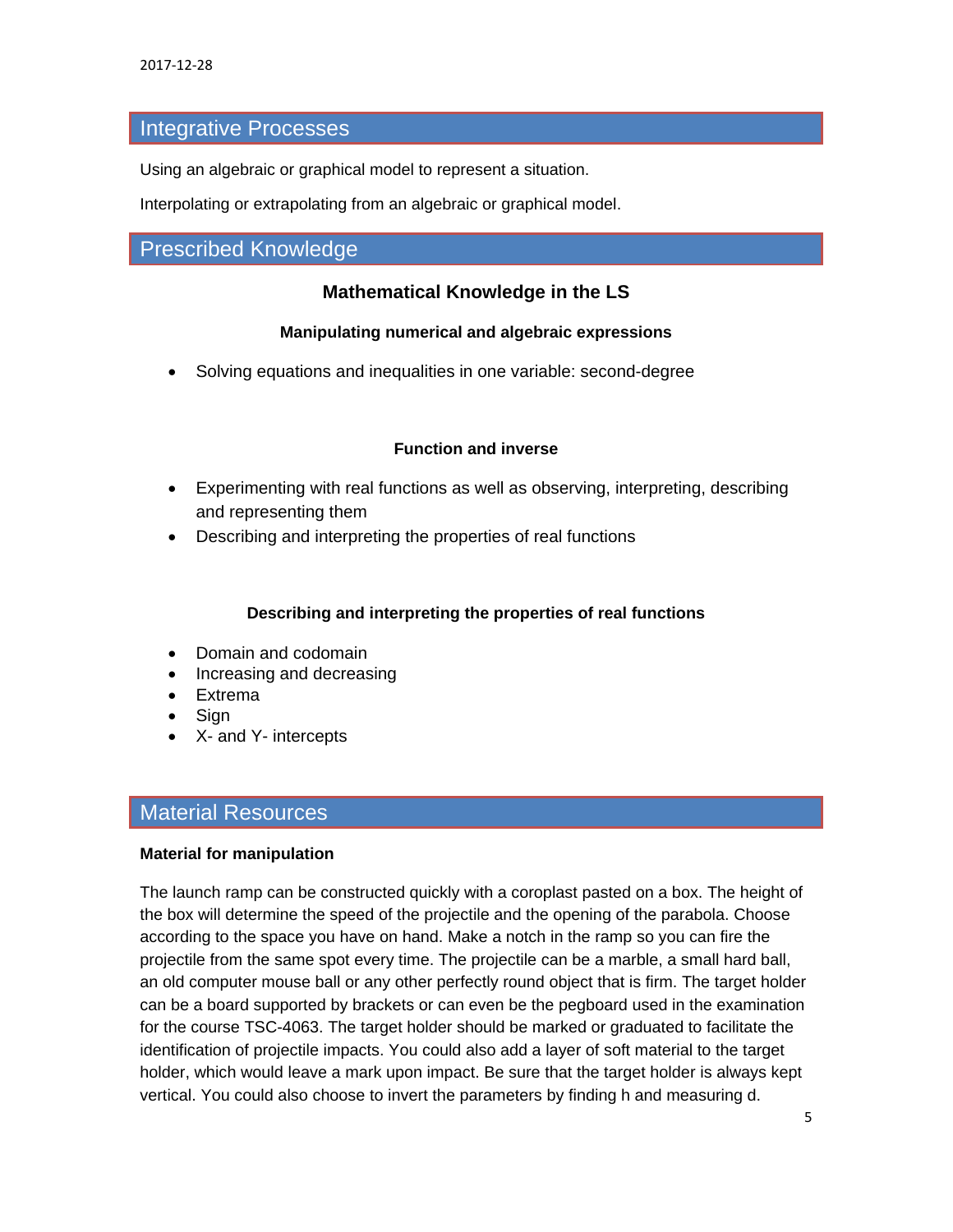However, once the projectile has a good speed, it's easier if the target is vertical. A computer with spreadsheet software speeds up the creation of the table of values and will be useful to produce the scatter plot graph.

Any other material additions are at the discretion of the teacher. For example, you could use a projectile launcher instead of a launch ramp. Also, the target could be a laundry detergent cap attached to a universal holder with a clamping nut. That way, you could adjust the target until you have three convincing trials. It would make the LS easier, though longer, to do it independently. Finally, you could use carbon paper to mark the impact of the projectiles. However, all these additions may require extra time from the teacher and the student.

#### **\*See assembly example pictures in the Appendix.**

### Encyclopedic Resources

Workbook - Teacher's choice. This material is not essential for the smooth running of the LS.

# Internet Resources (in French)

#### **Discovery Learning (Apprentissage par découverte)**

Édu Tech Wiki (Université de Genève): [http://edutechwiki.unige.ch/fr/Apprentissage\\_par\\_d%C3%A9couverte](http://edutechwiki.unige.ch/fr/Apprentissage_par_d%C3%A9couverte)

UQAC:<http://www.uqac.ca/deptdse/3psy206/facapp/decouv2.html>

UQTR. Though dated, the rest of the website is also interesting: [http://www2.uqtr.ca/hee/site\\_1/index.php?no\\_fiche=2604](http://www2.uqtr.ca/hee/site_1/index.php?no_fiche=2604)

#### **Tutorials prepared by the author found in the Appendices (in French)**

Learning to contextualize data in Excel (4 min):

<https://youtu.be/QN4hSBgYhiA>

Forcing a linear trend line through the origin in Excel (1 min):

<https://youtu.be/nJRMRVIhVhI>

#### **Desmos**

To quickly graph functions on a computer or tablet:<https://www.desmos.com/calculator>

<https://itunes.apple.com/us/app/desmos-graphing-calculator/id653517540?mt=8>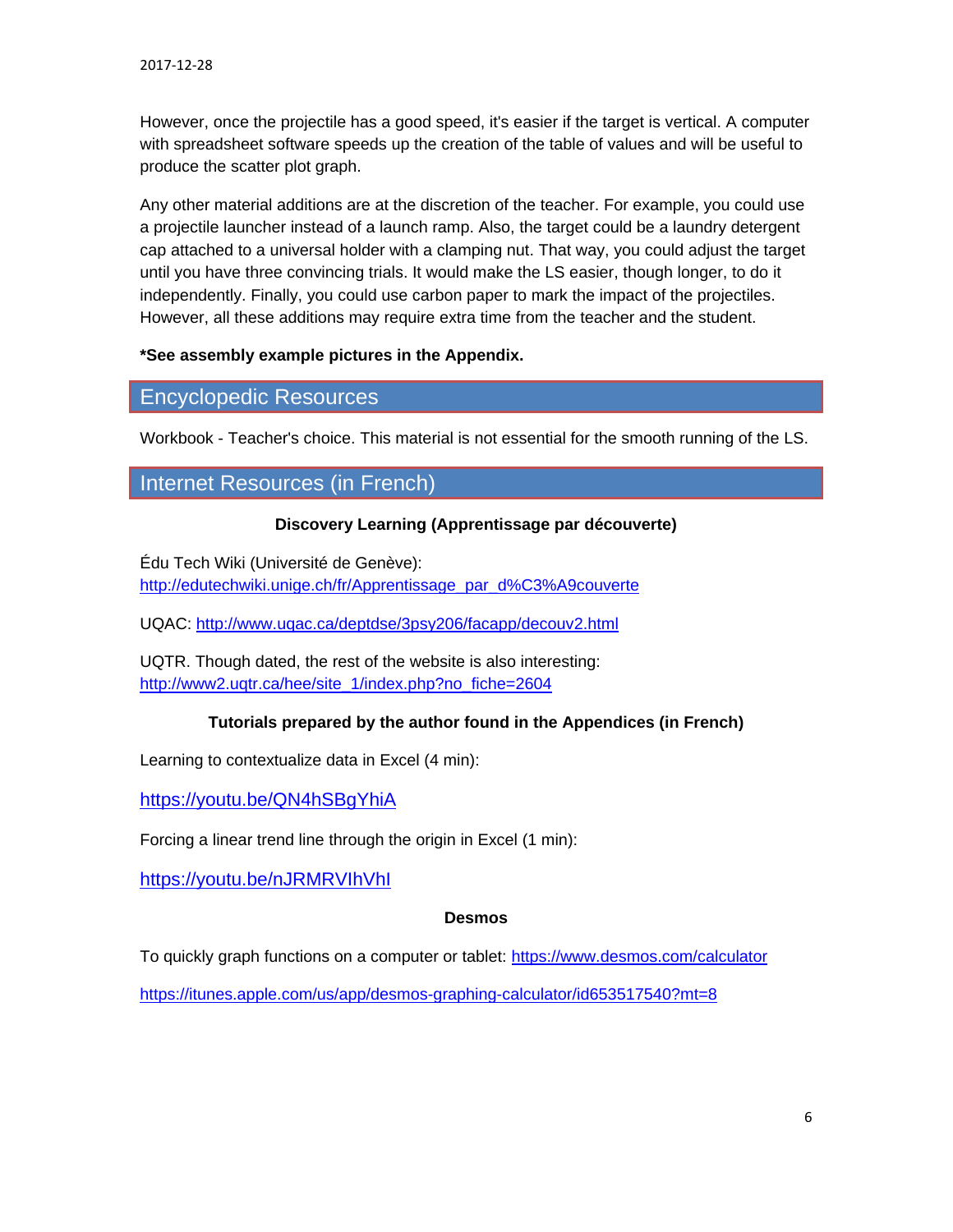#### **Create graphs and add a trend line**

#### **Written Tutorials:**

Office Excel Tutorial - Present your data in a scatter chart or a line chart: [https://support.office.com/en-us/article/Present-your-data-in-a-scatter-chart-or-a-line-chart-](https://support.office.com/fr-fr/article/Pr%C3%A9senter-vos-donn%C3%A9es-dans-un-graphique-en-nuages-de-points-ou-un-graphique-en-courbes-4570A80F-599A-4D6B-A155-104A9018B86E?ui=fr-FR&rs=fr-FR&ad=FR)[4570A80F-599A-4D6B-A155-104A9018B86E?omkt=en-CA&ui=en-US&rs=en-CA&ad=CA](https://support.office.com/fr-fr/article/Pr%C3%A9senter-vos-donn%C3%A9es-dans-un-graphique-en-nuages-de-points-ou-un-graphique-en-courbes-4570A80F-599A-4D6B-A155-104A9018B86E?ui=fr-FR&rs=fr-FR&ad=FR)

Office Excel Tutorial to add, change, or delete a trend line and to show an equation and the correlation coefficient:

[https://support.office.com/en-us/article/Add-a-trend-or-moving-average-line-to-a-chart](https://support.office.com/fr-fr/article/Ajouter-modifier-ou-supprimer-une-courbe-de-tendance-dans-un-graphique-fa59f86c-5852-4b68-a6d4-901a745842ad)[fa59f86c-5852-4b68-a6d4-901a745842ad?omkt=en-CA&ui=en-US&rs=en-CA&ad=CA](https://support.office.com/fr-fr/article/Ajouter-modifier-ou-supprimer-une-courbe-de-tendance-dans-un-graphique-fa59f86c-5852-4b68-a6d4-901a745842ad)

Office Excel Tutorial - Choosing the best trend line for your data:

[https://support.office.com/fr-fr/article/Choisir-la-meilleure-courbe-de-tendance-pour-vos](https://support.office.com/fr-fr/article/Choisir-la-meilleure-courbe-de-tendance-pour-vos-donn%C3%A9es-1bb3c9e7-0280-45b5-9ab0-d0c93161daa8)[donn%C3%A9es-1bb3c9e7-0280-45b5-9ab0-d0c93161daa8](https://support.office.com/fr-fr/article/Choisir-la-meilleure-courbe-de-tendance-pour-vos-donn%C3%A9es-1bb3c9e7-0280-45b5-9ab0-d0c93161daa8)

#### Video Tutorials:

Office Excel Tutorial - Making a scatter Plot Graph: <https://www.youtube.com/watch?v=DlyU6V1VIeE>

Office Excel 2010 Tutorial - How to create scatter plot with trendline equation and correlation of determination:<https://www.youtube.com/watch?v=cxoYa0xSnq8>

Office Excel Tutorial - How to add trendline, equation in excel 2016: <https://www.youtube.com/watch?v=7KH5q4fLgtE>

Office Excel Tutorial - How to add equation to trendline in Excel [https://www.youtube.com/watch?v=3hLmYq0i0Ww](https://www.youtube.com/watch?v=5AsPqmKz9CE)

Office Excel Tutorial - Getting a Trendline, Equation, and R-squared value: <https://www.youtube.com/watch?v=Ek7BhjJGcEw>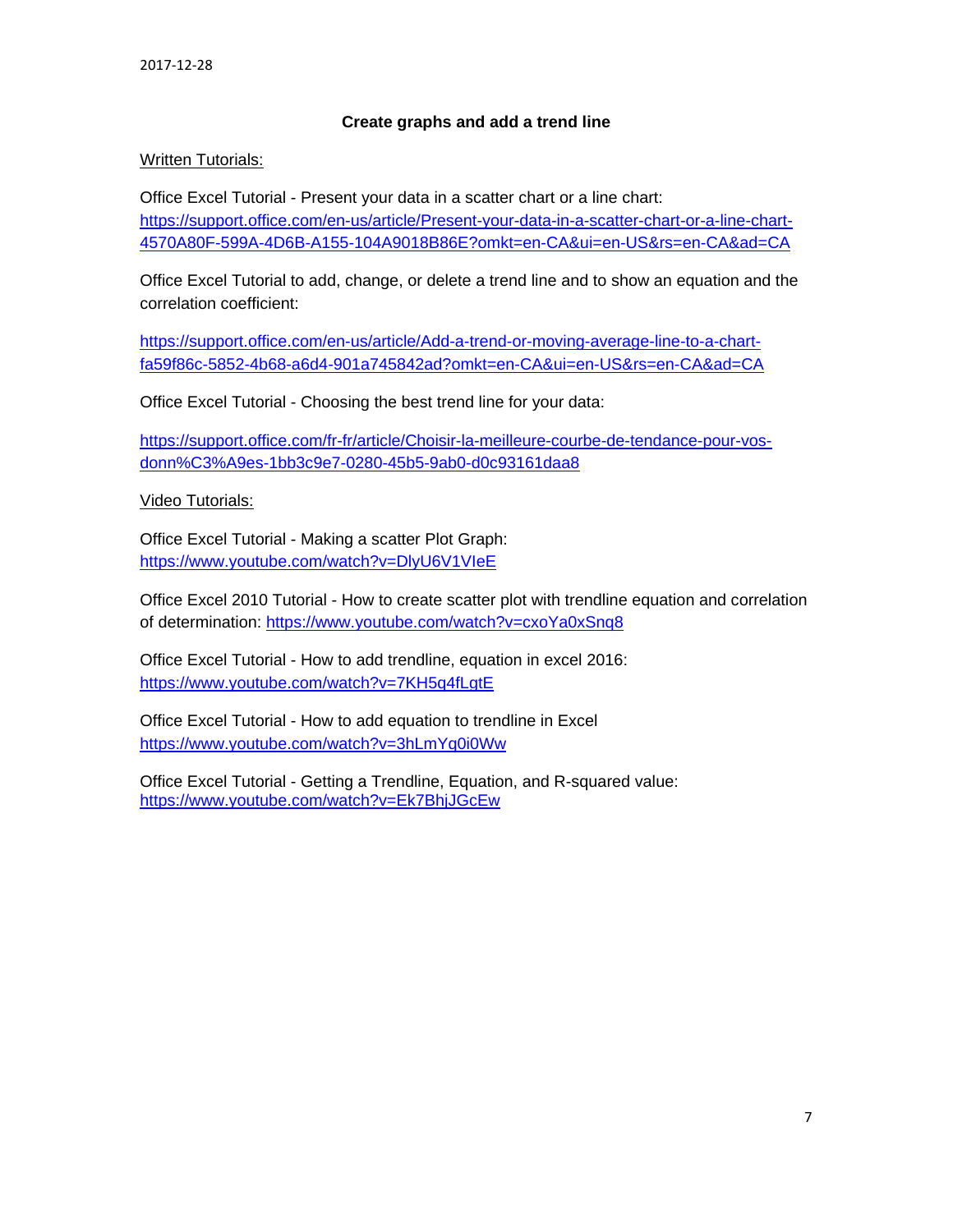## **Overview**

#### **Preparation**

- The adult reads the context;
- Definition of the problem;
- Activate prior knowledge;
- Student establishes a plan of action;
- The teacher checks this part of the student's work and makes a first assessment. Immediate feedback should be given to the student.

#### **Production**

- Data Collection at the lab;
- Data analysis;
- Create a model to meet the challenge.

#### **Integration**

- Carrying out the challenge;
- Reflection;
- Exercises in appendices if deemed interesting by the teacher.

# Reinvesting Knowledge

The processes and strategies used to solve the situational problem will be reinvested in subsequent problem-situations. Also, using a spreadsheet, if it was a new experience for the student, could be reinvested in other algebraic or graphical modelling activities.

### Assessment

The teacher should assess the adult's booklet and make a judgement on the development of his / her skills. We strongly suggest using the MEES Evaluation Rubric. That way the student knows the evaluation criteria for the upcoming ministry examination. The answer key will help teachers to make their judgement and they could also design an observation checklist, as needed. Bear in mind that, at the beginning of a course, assessments to support learning will target general points such as processes instead of specifics such as mathematical concepts.

#### **Notes**

If you don't have enough room to carry out the data collection, you can use the data provided in the Answer Key or in the Student Data Spreadsheet. However, the LS will likely not be as interesting for the student. I would still being relevant though.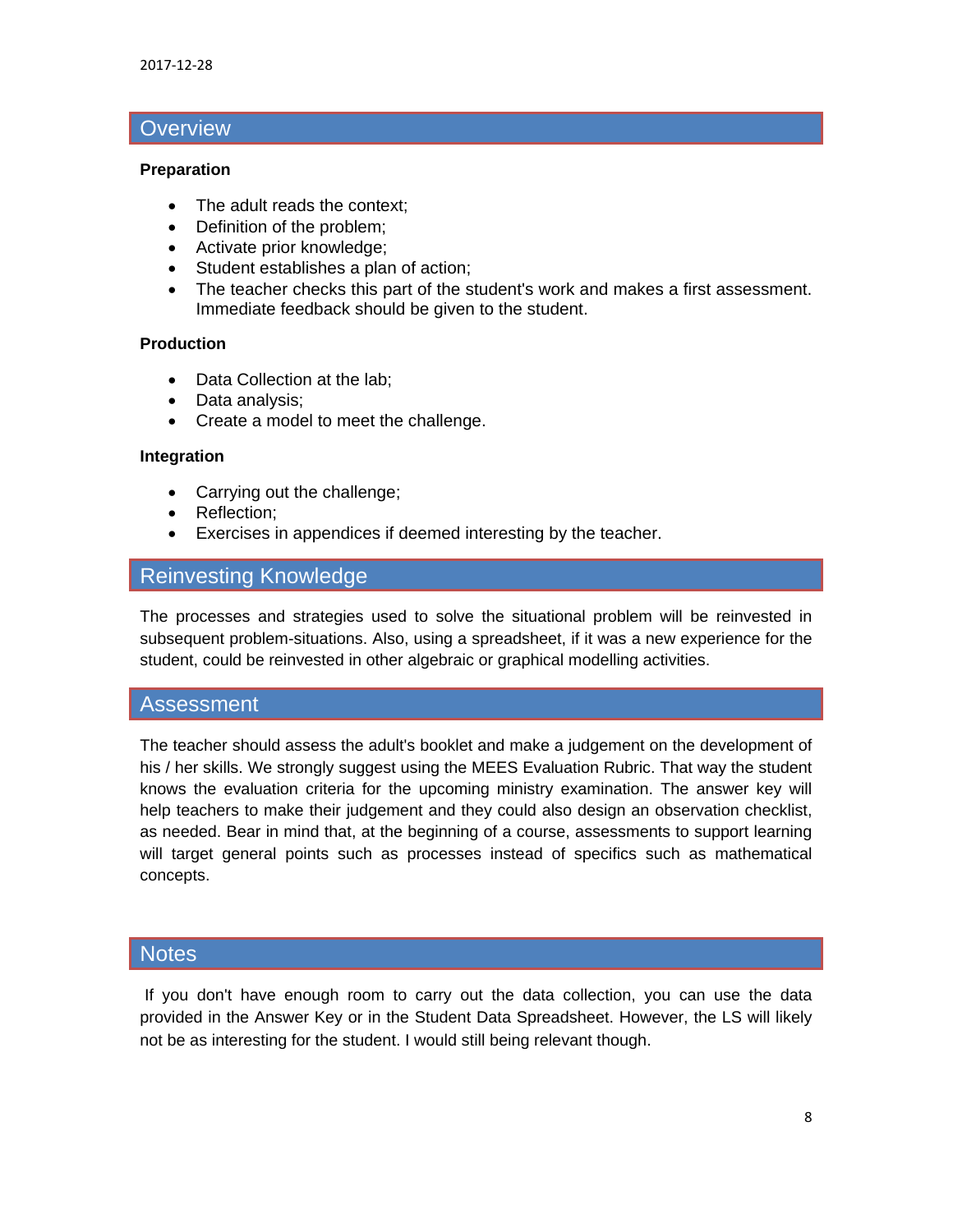You can use OpenOffice Calc, Excel, Libre office Calc, Géogébra, Desmos, among others to produce a table of values, a scatter plot, and graph trend lines and correlation coefficients. I used Excel.

Experimental error is completely normal in this type of experiment. That's why it's important to do at least three trials and calculate the average of the measurements. Also, the lower the impact on the target holder, the harder it will be to measure. It might be more efficient to do more than three trials to have more accurate data. The important thing in this LS is not so much the accuracy of the values, but the modelling and reflection around it. The point is not to get a perfect curve.

#### **You have two options when posing the challenge to the student at the end of the LS.**

- 1- Once data collection and modelling are completed, you can choose a distance (d) in their range of data for which they have no data. In this instance, they will have to interpolate to identify the point of impact.
- 2- Right at the start, you could tell them not to go further than a certain height (h) or a certain distance (d). That way you could choose a distance (d) out of the domain. Then, the student will need to extrapolate to identify the point of impact. You could also have them predict where the projectile will land on the ground? That way, they can extrapolate graphically with Excel as well as algebraically. You could also pose one, two, or three different challenges. It's up to you to assess the student's interest for it.

## Appendices

For examples of possible answers, look for the Answer Key on the Alexandrie FGA website.

There are a few exercises in the Appendices.

# Comments on the different parts of the Adult Booklet.

### **1. REPRESENTING THE PROBLEM**

The student must identify the problem, represent it, and activate prior knowledge.

Question you could ask the student: Did you validate your comprehension of the problem with another person?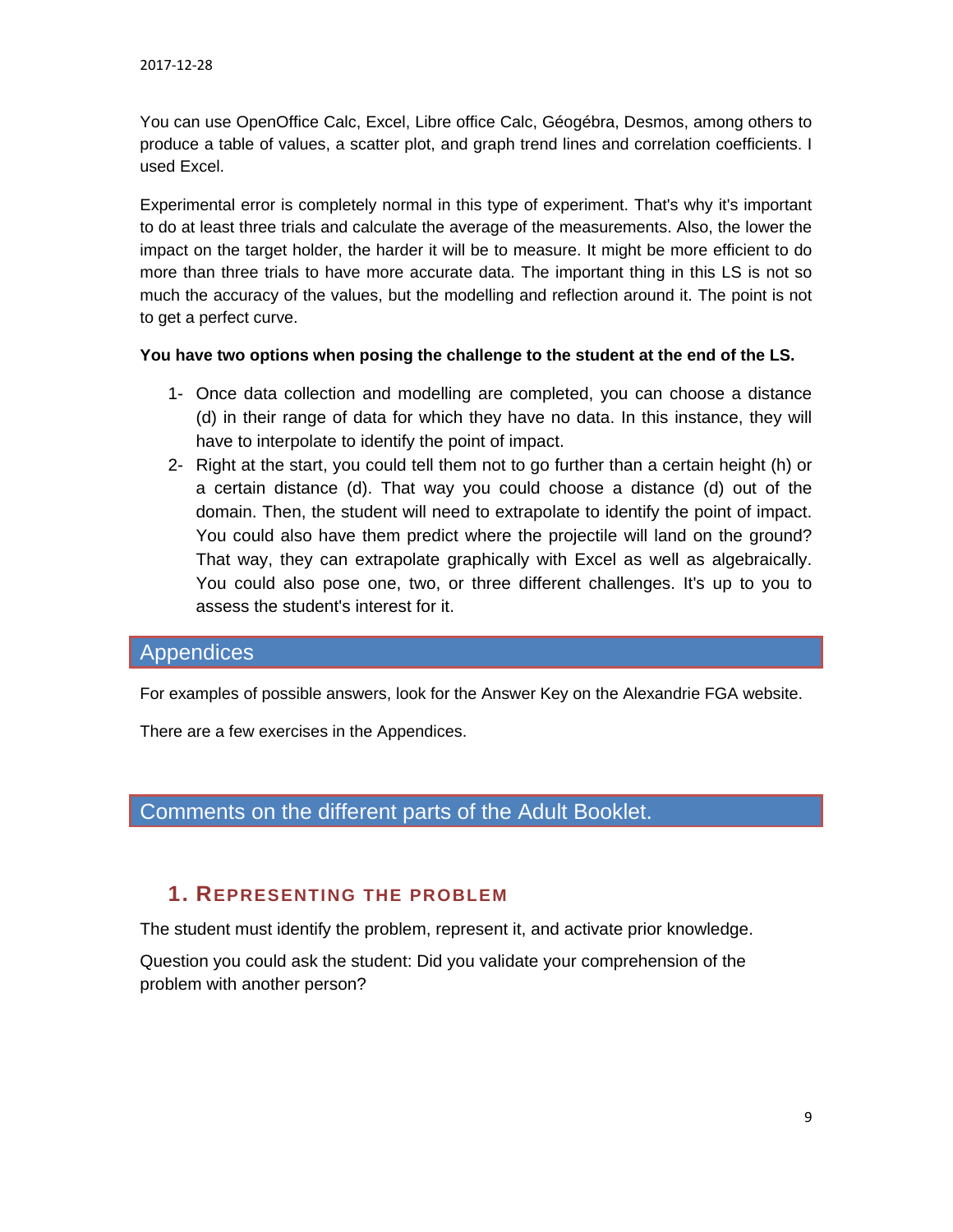### **2. PLANNING THE PROBLEM-SOLVING**

This section is where the student collects data and establishes a global plan of action to solve the LS. They design a table of values, and adapt the assembly plan to their liking. You can work with the student for this section to save time, if possible. Also, the student will have a clearer understanding on how to proceed. However, you may want the student to design the whole assembly, as you would in the course Science and Technology, it's up to you. You should then remove the diagram from the Adult Booklet and ask them to produce it.

### **3. ACTIVATING THE PLAN OF ACTION**

The student goes to the laboratory to collect data. At the laboratory or once back in class, they update their plan of action and analyze data with the spreadsheet thus producing an algebraic and graphical representation of the LS and meet the challenge.

While analyzing data, they may need to consult the teacher, the technician or the Internet resources provided in this guide to learn how to design a clear graphical representation with a trend line, an equation, and a correlation coefficient  $(R^2)$ .

### **4. REFLECTING ON STRATEGY**

It is possible that the software, to follow the trend, shifts the peak of the parabola toward the first quadrant instead of leaving it centred at the origin. If the student didn't notice or didn't adjust it, you can provide them with the document Tips for using the spreadsheet. The small document will help the student simplify their function and the corresponding equation.

### **CARRYING OUT THE CHALLENGE**

For notes on the challenge, see Notes on pages 8 and 9. I personally think this is the best part of the LS where the student is in action and uses mathematical tools combined with logic to predict where the projectile will hit the target. In real life, it's the opposite. The shooter or the golfer know where the target is and must make the necessary adjustments and calculations to hit the target. This realistic situation would have been interesting to do, but we'll leave that challenge for the physics class.  $\odot$ 

## **LET'S REFLECT**

I believe this section should be done with the teacher to save time and to add weight to the reflection, otherwise it will likely be done in haste. Also, the teacher could ask additional questions according to the student's responses.

Finally, a short video, unfortunately both informative and enticing, introduces artillery jobs in the army. It shows how the army uses technical equipment and mathematics in their tasks.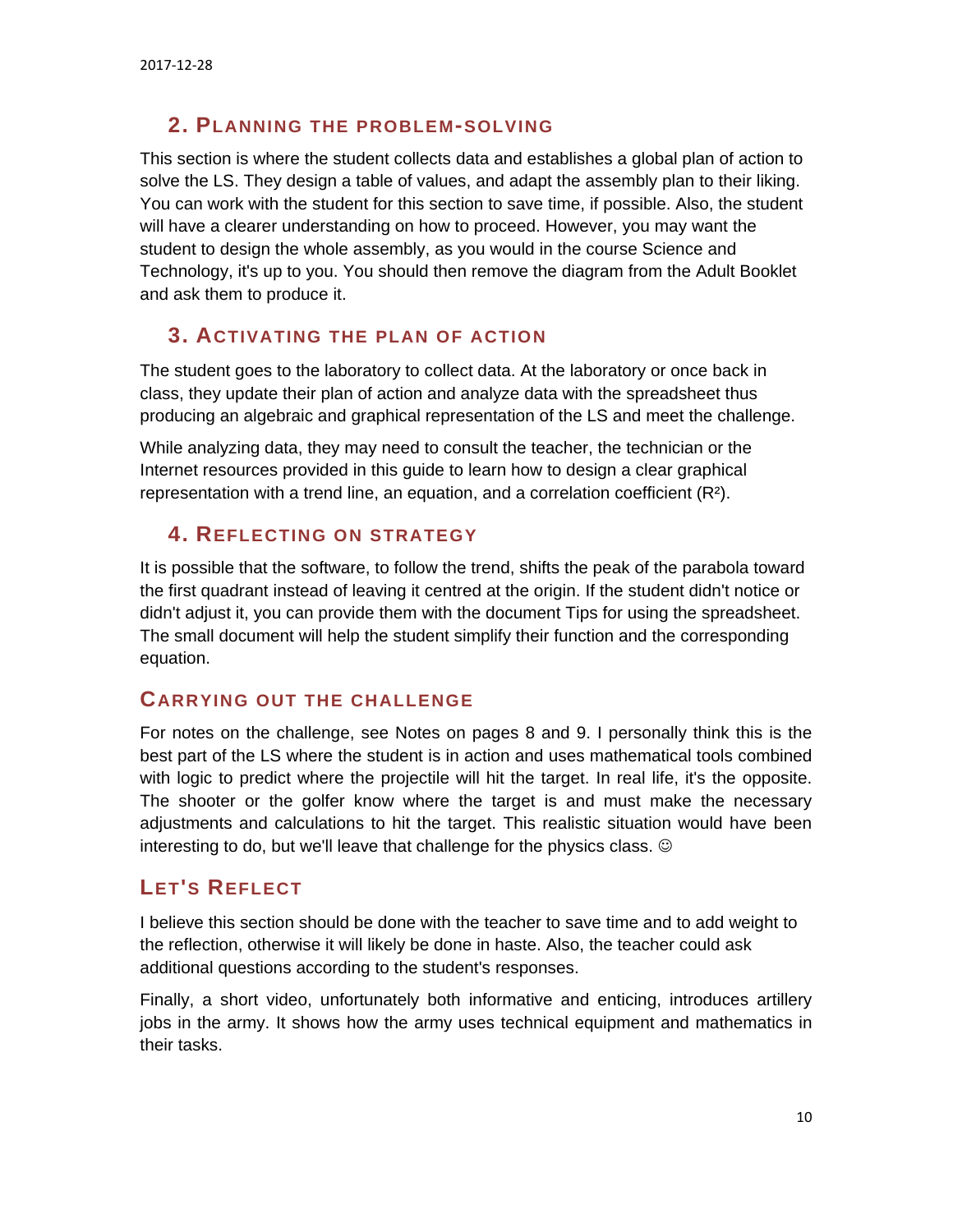# **Conclusion**

Thank you for sending me your comments, your pictures, your improvements to the documents, your ideas, and your questions. I will gladly respond to all of them.

I would also like to thank Isabelle Trépanier (CSDM), Yves Khouzam (CSMB), Paul Trépanier, and Luc Favreau (ÉTS) who came up with the idea to model the firing of a projectile.

# **François Guay-Fleurent**

**Teacher** 

Pedagogical Consultant for Récit FGA – Region 17

819 293-5821 #6730

[guayfleuref@ecole.csriveraine.qc.ca](mailto:guayfleuref@ecole.csriveraine.qc.ca)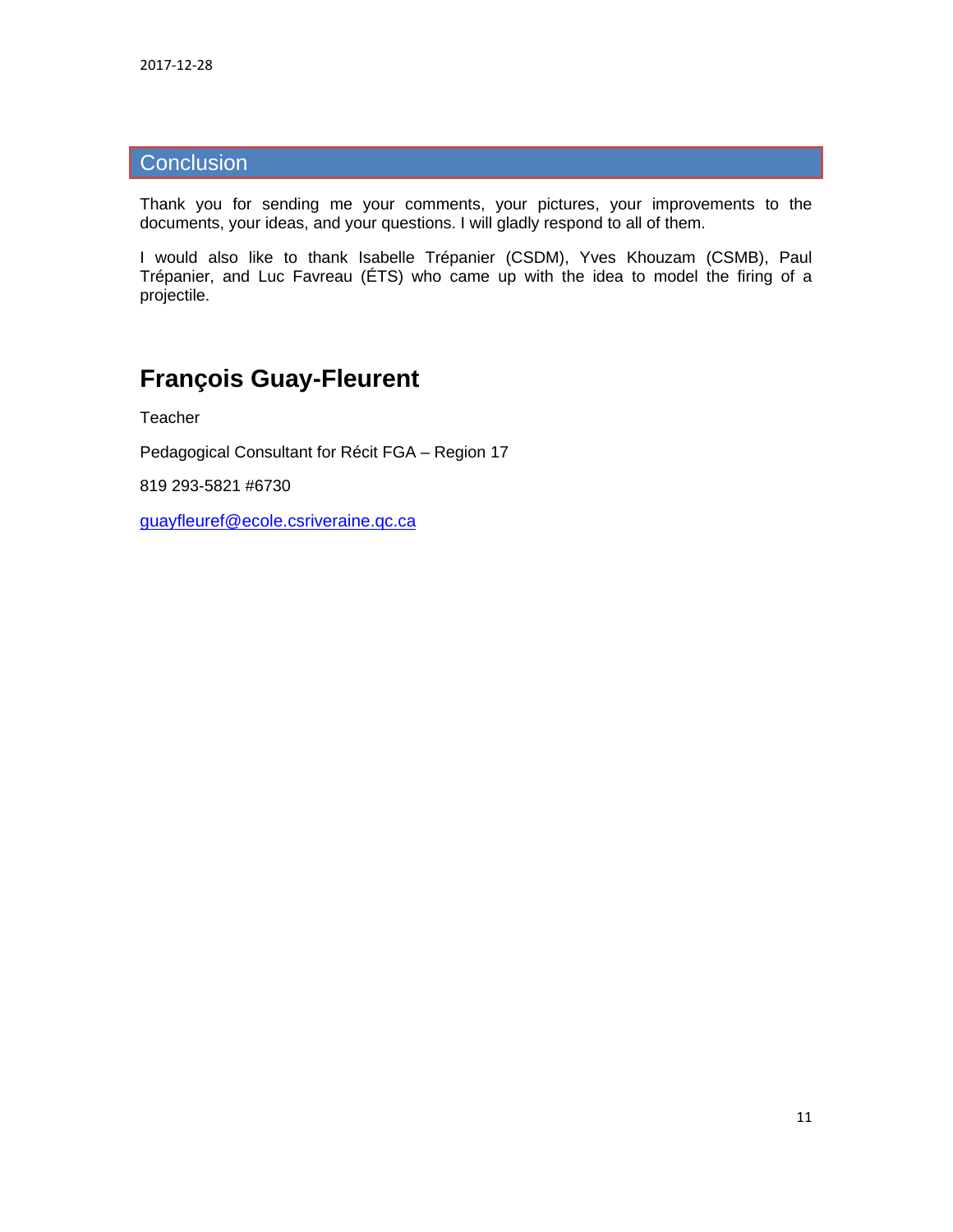# Appendix 1 – Simple example of a possible assembly



A whole in the wood lets you place the marble in the same starting point.

The launch ramp. Ideally, it should be higher and longer. It should also be taped or glued. The cardboard at the base acts as a transition between the ramp and the table to avoid rebounding.





And it's off!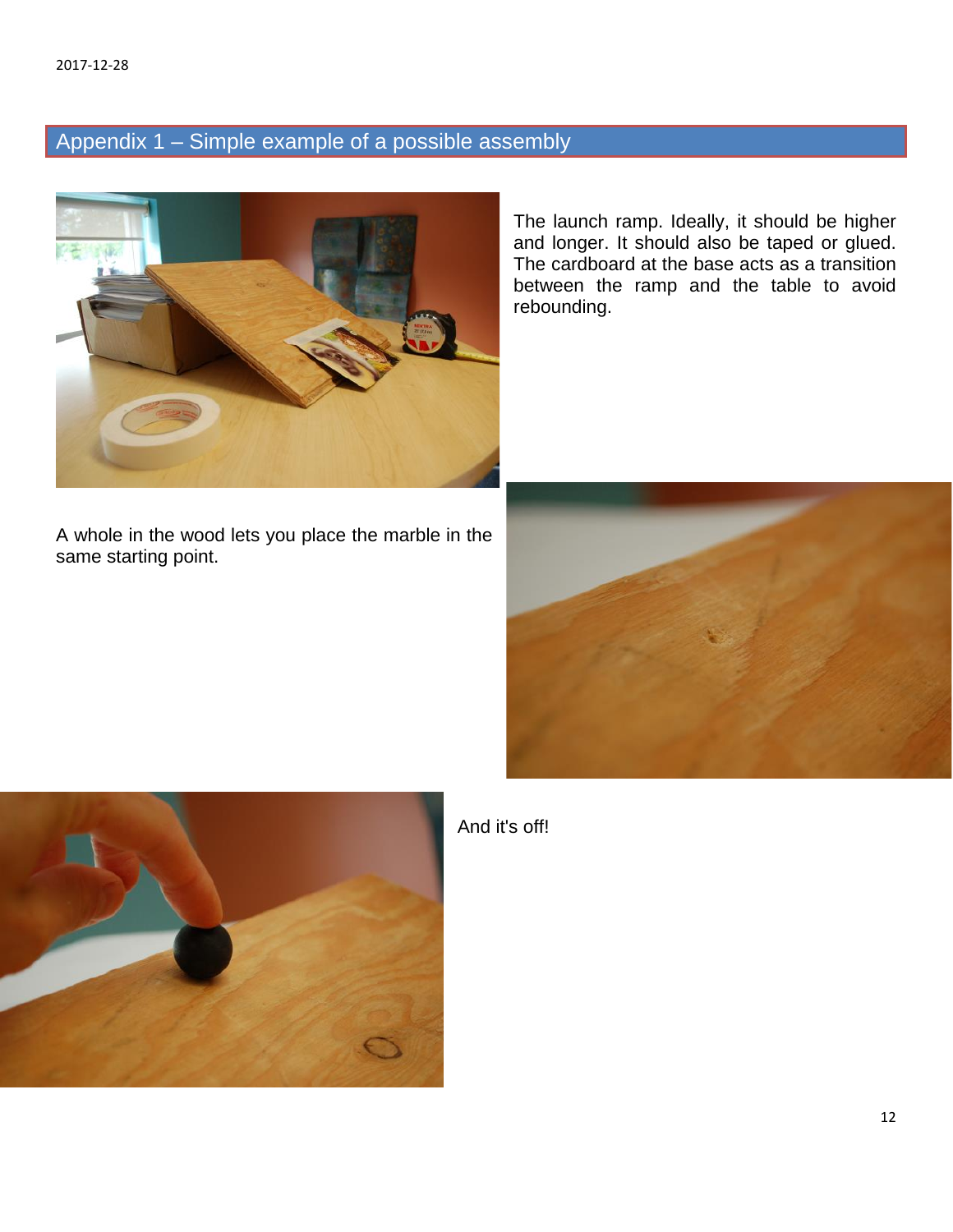

Marbles are too bouncy. The grey mouse ball is too heavy, but better. The black ball from an old mouse was perfect. It had a good mass and left little marks on the white pegboard. It was fantastic. And, it barely bounced.

Little black marks and numbering of the holes.



Overview of the data collection assembly. It took about 10 minutes to make the assembly and 30 minutes to collect data. I did it alone. I preferred working on a table to avoid having to bend over a lot. However, the students can use the lab table and the floor. It's up to you.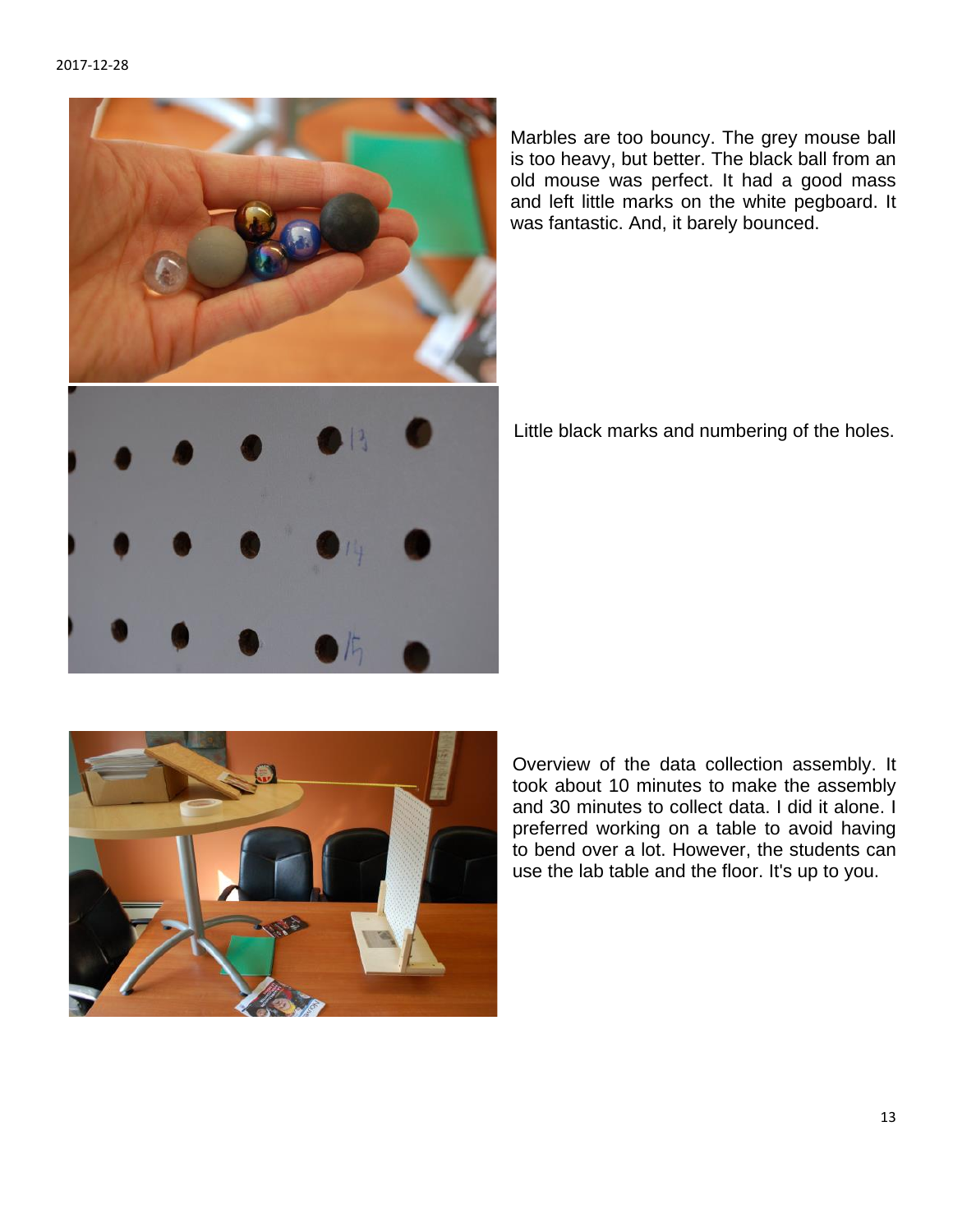#### 2017-12-28



Pointing the origin. That's where the projectile left the table and started free falling.  $F = m * g$ is the only force applied to the projectile, if you don't consider air resistance.



It was easier to measure from the ground. Then you can easily convert the data to contextualize them. See Appendix 2 for that.



This is the distance between the start of the free fall and the target (d). It's the independent variable in the experiment.



The computer was on hand to input data in the spreadsheet.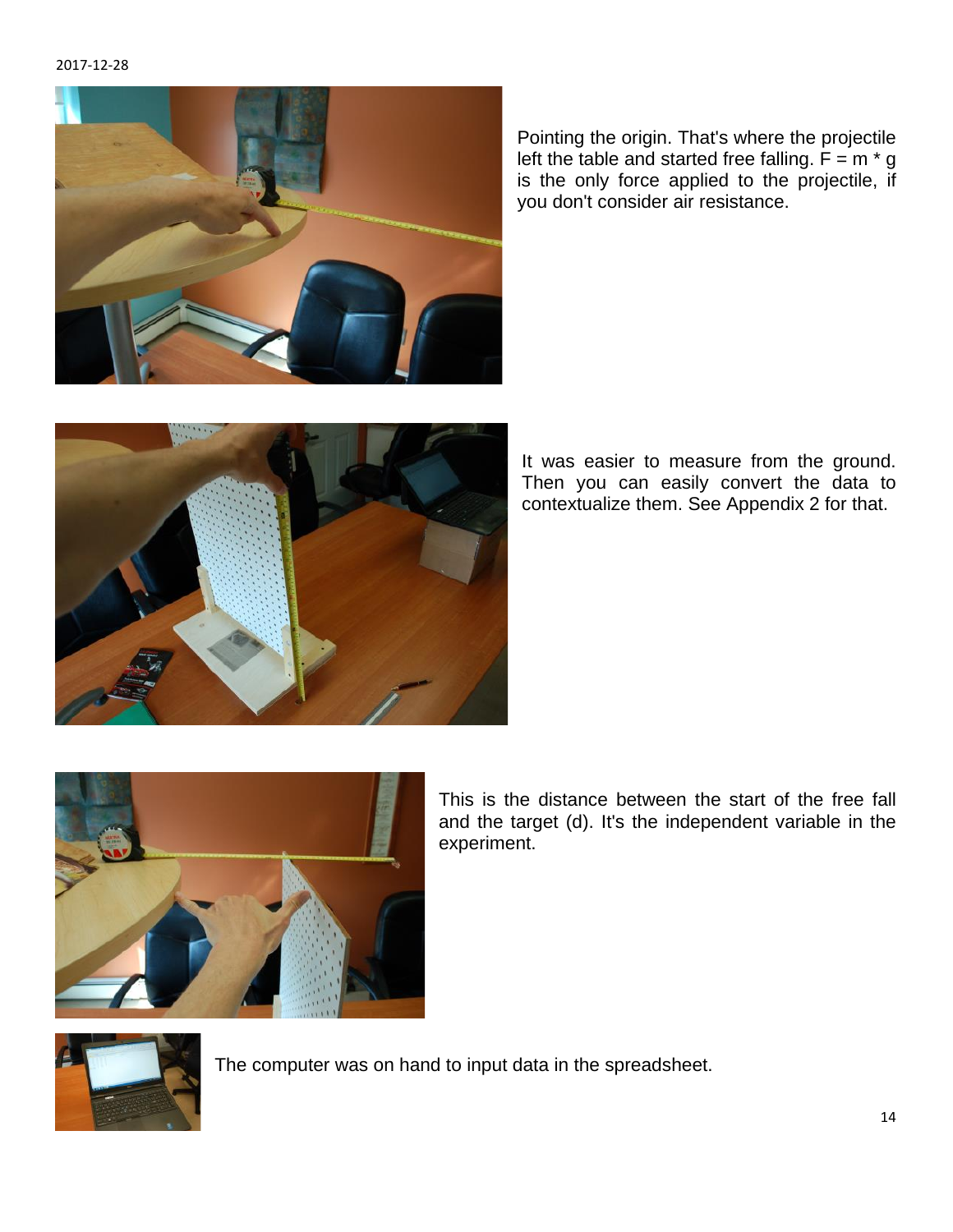# Appendix 2 – Tips for contextualizing with a spreadsheet

Look at the following video (in French) to learn how to contextualize your data with a spreadsheet.

<https://youtu.be/QN4hSBgYhiA>



In this video, we show you how to quickly contextualize data using a spreadsheet, that is to change the measurements between to ground and the impact point to those between the x-axis and the impact point.

You also learn how to quickly calculate the average of the three results.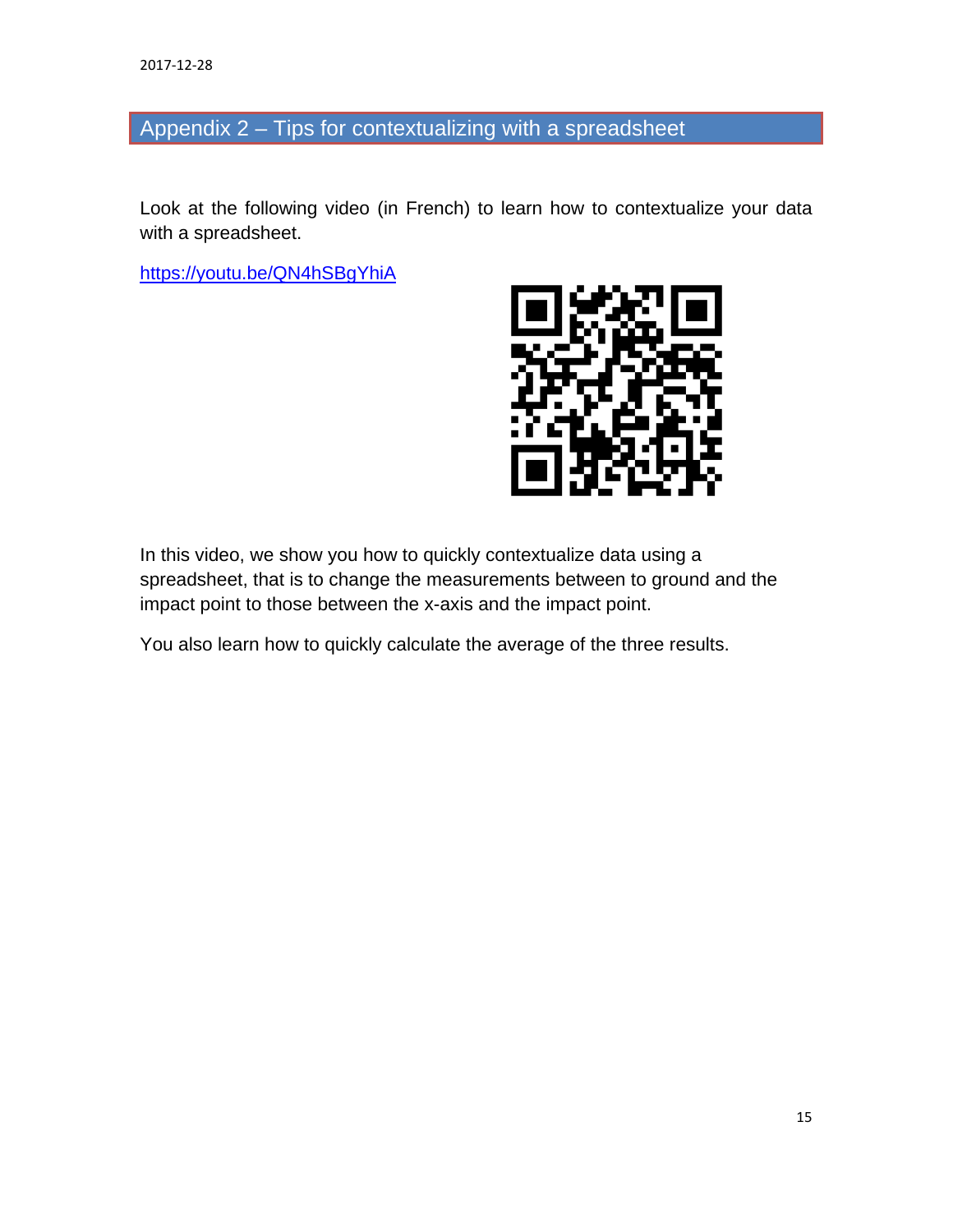## Appendix 3 – Tips with a spreadsheet to obtain the rule in the form y  $=  $ax2$$



When you enlarge the graph, you notice that the peak is not where it should be at (0,0) because it's a trend line. So the start point isn't at (0,0) either. Furthermore, it's unlikely that the marble goes up before it goes down in our experiment.

We will force Excel to use (0,0) as the origin. Look at the video (in French) to learn how to proceed:

<https://youtu.be/nJRMRVIhVhI>

Office Excel Tutorial - [Add a trend or moving average line to a chart:](https://support.office.com/fr-fr/article/Ajouter-modifier-ou-supprimer-une-courbe-de-tendance-dans-un-graphique-fa59f86c-5852-4b68-a6d4-901a745842ad#bmspecifyintercept)  [https://support.office.com/en-us/article/Add-a-trend-or-moving-average-line-to-a](https://support.office.com/fr-fr/article/Ajouter-modifier-ou-supprimer-une-courbe-de-tendance-dans-un-graphique-fa59f86c-5852-4b68-a6d4-901a745842ad#bmspecifyintercept)[chart-fa59f86c-5852-4b68-a6d4-901a745842ad?omkt=en-CA&ui=en-US&rs=en-](https://support.office.com/fr-fr/article/Ajouter-modifier-ou-supprimer-une-courbe-de-tendance-dans-un-graphique-fa59f86c-5852-4b68-a6d4-901a745842ad#bmspecifyintercept)[CA&ad=CA](https://support.office.com/fr-fr/article/Ajouter-modifier-ou-supprimer-une-courbe-de-tendance-dans-un-graphique-fa59f86c-5852-4b68-a6d4-901a745842ad#bmspecifyintercept)

That's how you get the « new » rule:

 $y = -0.0334x^2 + 0.2256x$ 

This rule is simpler than the first one ( $y = -0.0342x^2 + 0.2653x - 0.4613$ ). But that is cheating a little.

If we continue to cheat to obtain the form  $y = ax^2$ , we get:

 $y = -0.0334x^2 + 0.2256x$ 

 $y = -0.0334x (x - 6.75)$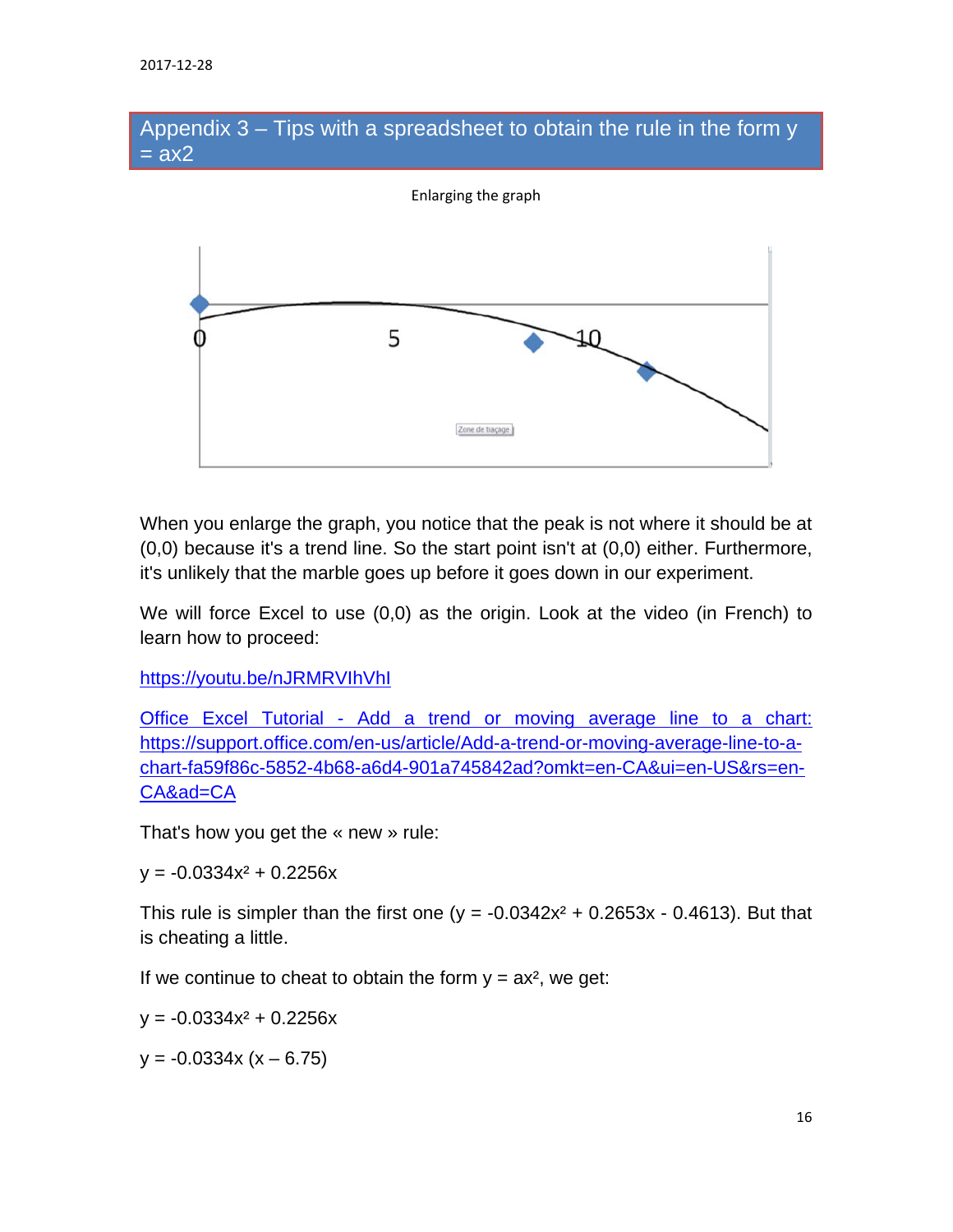If we state that the square root of 6.75 is in fact 0, we get:

 $y = -0.0334x (x - 0.00)$ 

 $y = -0.0334x^2$ 

This simplified and slightly shifted form of the function can be graphed using a graphing calculator or with Desmos so you can observe it. Furthermore, I believe if there was more force to the firing (greater initial speed of the projectile), this simplification would have a lesser impact on the pace of the parabola. In this case, we can't use the simplification to meet the challenge because the model is no longer accurate enough.

Using the other two forms, less simplified but closer to reality, are recommended to meet the challenge. It will be more accurate. However, for the exercises at the end of the LA, the simplified form is best to learn about the properties of the polynomial function.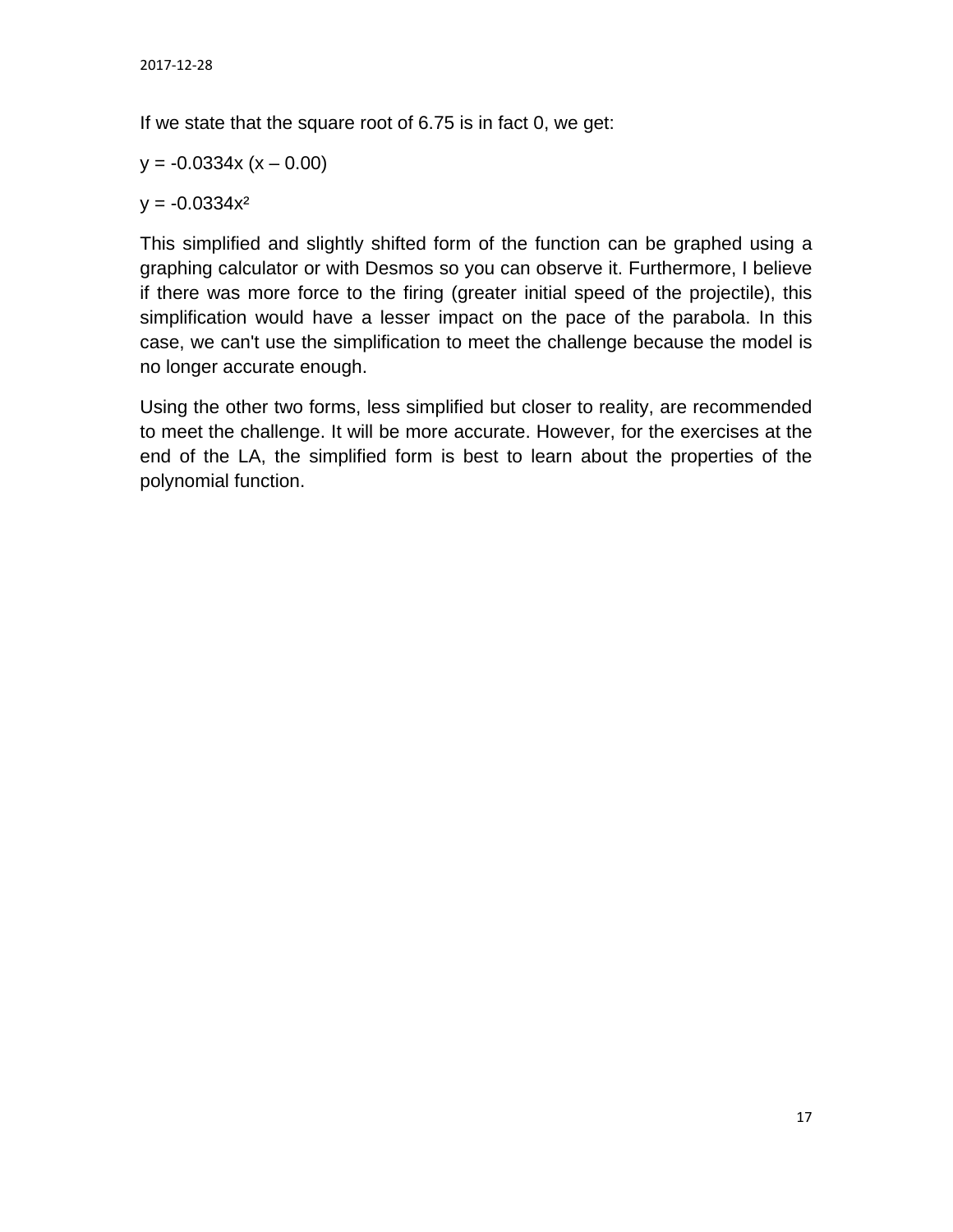# Appendix 4 – Tips for extrapolating with a spreadsheet

Here is a tip to view the long-term trend of your data.

1- First, click on one of the data (blue dot) in your graph. Then, from the Layout tab, choose Trendline Options at the bottom of the menu.

| 第四の一件一件<br>tableur tirs FGF juin 2016 - Microsoft Excel                                                                                                              |                |           |                                                                                                                |                  |                                                                               |          |                                                                                                                                                          | Outils de graphique |                                   |                                                                    |                                                                                                                                                              |                                                          | $-6$ X                                                                                                                                                                                                                                                                                                                                              |  |
|----------------------------------------------------------------------------------------------------------------------------------------------------------------------|----------------|-----------|----------------------------------------------------------------------------------------------------------------|------------------|-------------------------------------------------------------------------------|----------|----------------------------------------------------------------------------------------------------------------------------------------------------------|---------------------|-----------------------------------|--------------------------------------------------------------------|--------------------------------------------------------------------------------------------------------------------------------------------------------------|----------------------------------------------------------|-----------------------------------------------------------------------------------------------------------------------------------------------------------------------------------------------------------------------------------------------------------------------------------------------------------------------------------------------------|--|
| Fichier                                                                                                                                                              | Accueil        | Insertion |                                                                                                                | Mise en page     | Formules<br>Données                                                           | Révision | Affichage<br>Aritidote                                                                                                                                   | Création            | Mise en forme<br>Disposition      |                                                                    |                                                                                                                                                              |                                                          | $\begin{picture}(150,10) \put(0,0){\line(1,0){10}} \put(15,0){\line(1,0){10}} \put(15,0){\line(1,0){10}} \put(15,0){\line(1,0){10}} \put(15,0){\line(1,0){10}} \put(15,0){\line(1,0){10}} \put(15,0){\line(1,0){10}} \put(15,0){\line(1,0){10}} \put(15,0){\line(1,0){10}} \put(15,0){\line(1,0){10}} \put(15,0){\line(1,0){10}} \put(15,0){\line($ |  |
| Zone de graphique<br>A.<br>霞<br>by Mise en forme de la sélection<br>Titre du<br>Zone<br>Image Formes<br>Rétablir le style d'origine<br>graphique *<br>de texte.<br>× |                |           | ifa<br>ithi<br>A.<br>Bh<br>Titres des Légende Étiquettes de<br>Table de<br>données *<br>axes."<br>×<br>données |                  | ila.<br>tr.<br>lih<br>Quadrillage<br>Zone de<br>Axes<br>traçage . Potation 3D |          | IIII Lianes :-<br>Paroi du graphique<br>$\mathcal{A}$<br>IN Plancher du graphique<br>III Barres haut/bas<br>Courbe de<br>Barres d'erreur -<br>tendance - |                     | Nom du graphique :<br>Graphique 3 |                                                                    |                                                                                                                                                              |                                                          |                                                                                                                                                                                                                                                                                                                                                     |  |
| Sélection active<br>Étiquettes<br>Insertion                                                                                                                          |                |           |                                                                                                                |                  |                                                                               |          | Axes                                                                                                                                                     | Arrière-            | 黬                                 | Aucun<br>Supprime la courbe de tendance sélectionnée ou toutes les |                                                                                                                                                              |                                                          |                                                                                                                                                                                                                                                                                                                                                     |  |
|                                                                                                                                                                      | Graphique 3    | $-$       |                                                                                                                | $f_{\mathbf{x}}$ |                                                                               |          |                                                                                                                                                          |                     |                                   |                                                                    |                                                                                                                                                              | courbes de tendance si aucune d'elles n'est sélectionnée |                                                                                                                                                                                                                                                                                                                                                     |  |
|                                                                                                                                                                      | $\overline{A}$ | B         |                                                                                                                | $\epsilon$       | D                                                                             | F        | F                                                                                                                                                        | G                   | H                                 | P                                                                  | Courbe de tendance linéaire                                                                                                                                  |                                                          |                                                                                                                                                                                                                                                                                                                                                     |  |
|                                                                                                                                                                      | 21,5           |           | 66                                                                                                             | 64,5             | 65                                                                            |          | 65,17                                                                                                                                                    |                     |                                   |                                                                    | Ajoute/définit une courbe de tendance linéaire pour la série de<br>graphiques sélectionnée                                                                   |                                                          |                                                                                                                                                                                                                                                                                                                                                     |  |
|                                                                                                                                                                      | 23,5           |           | 61,5                                                                                                           | 61               | 61,8                                                                          |          | 61.43                                                                                                                                                    |                     |                                   |                                                                    |                                                                                                                                                              | Courbe de tendance de prévision linéaire                 |                                                                                                                                                                                                                                                                                                                                                     |  |
|                                                                                                                                                                      | 26             |           | 59,6                                                                                                           | 59,4             | 59,4                                                                          |          | 59,47                                                                                                                                                    |                     |                                   | <b>ME</b>                                                          | Ajoute/définit une courbe de tendance linéaire avec une prévision                                                                                            |                                                          |                                                                                                                                                                                                                                                                                                                                                     |  |
|                                                                                                                                                                      | 29             |           | 54,6                                                                                                           | 55               | 54,6                                                                          |          | 54,73                                                                                                                                                    |                     |                                   |                                                                    | sur 2 périodes pour la série de graphiques sélectionnée<br>Moyenne mobile sur deux périodes<br>Ajoute/définit une courbe de tendance de movenne mobile sur 2 |                                                          |                                                                                                                                                                                                                                                                                                                                                     |  |
|                                                                                                                                                                      | 33             |           | 47.4                                                                                                           | 46.2             | 46.8                                                                          |          | 46,80                                                                                                                                                    |                     |                                   | $\overline{x}$                                                     |                                                                                                                                                              |                                                          |                                                                                                                                                                                                                                                                                                                                                     |  |
|                                                                                                                                                                      | 37             |           | 38.4                                                                                                           | 38.4             | 38 <sup>2</sup>                                                               | 10       |                                                                                                                                                          |                     |                                   |                                                                    |                                                                                                                                                              | périodes pour la série de graphiques sélectionnée        |                                                                                                                                                                                                                                                                                                                                                     |  |
|                                                                                                                                                                      | 40             |           | 29,6                                                                                                           | 30,8             | 3(                                                                            |          |                                                                                                                                                          |                     |                                   |                                                                    | Autres options de la courbe de tendance                                                                                                                      |                                                          |                                                                                                                                                                                                                                                                                                                                                     |  |
|                                                                                                                                                                      |                |           |                                                                                                                |                  |                                                                               | 0        |                                                                                                                                                          |                     |                                   |                                                                    |                                                                                                                                                              |                                                          |                                                                                                                                                                                                                                                                                                                                                     |  |
|                                                                                                                                                                      | Distance (cm)  |           |                                                                                                                |                  |                                                                               |          | 30<br>1n <sup>3</sup><br>20                                                                                                                              | 40                  | 50                                |                                                                    |                                                                                                                                                              |                                                          |                                                                                                                                                                                                                                                                                                                                                     |  |
|                                                                                                                                                                      | $\Omega$       |           |                                                                                                                |                  |                                                                               |          |                                                                                                                                                          |                     |                                   |                                                                    |                                                                                                                                                              |                                                          |                                                                                                                                                                                                                                                                                                                                                     |  |
|                                                                                                                                                                      | 8,6            |           |                                                                                                                |                  |                                                                               | $-10$    |                                                                                                                                                          |                     |                                   |                                                                    |                                                                                                                                                              |                                                          |                                                                                                                                                                                                                                                                                                                                                     |  |
|                                                                                                                                                                      | 11,5           |           |                                                                                                                |                  |                                                                               |          |                                                                                                                                                          |                     | Série1<br>۰                       |                                                                    |                                                                                                                                                              |                                                          |                                                                                                                                                                                                                                                                                                                                                     |  |
|                                                                                                                                                                      | 15,5           |           |                                                                                                                |                  |                                                                               | $-20$    |                                                                                                                                                          |                     |                                   |                                                                    |                                                                                                                                                              |                                                          |                                                                                                                                                                                                                                                                                                                                                     |  |
|                                                                                                                                                                      | 18,3           |           |                                                                                                                |                  |                                                                               |          |                                                                                                                                                          |                     | - Poly. (Série 1)                 |                                                                    |                                                                                                                                                              |                                                          |                                                                                                                                                                                                                                                                                                                                                     |  |
|                                                                                                                                                                      | 21,5           |           |                                                                                                                |                  |                                                                               | $-30$    |                                                                                                                                                          |                     |                                   |                                                                    |                                                                                                                                                              |                                                          |                                                                                                                                                                                                                                                                                                                                                     |  |
|                                                                                                                                                                      | 23,5           |           |                                                                                                                |                  |                                                                               |          | $y = -0.0334x^{2} + 0.2256x$                                                                                                                             |                     |                                   |                                                                    |                                                                                                                                                              |                                                          |                                                                                                                                                                                                                                                                                                                                                     |  |
|                                                                                                                                                                      | 26             |           |                                                                                                                |                  |                                                                               | $-40$    | $R^2 = 0.9984$                                                                                                                                           |                     |                                   |                                                                    |                                                                                                                                                              |                                                          |                                                                                                                                                                                                                                                                                                                                                     |  |
|                                                                                                                                                                      | 29             |           |                                                                                                                |                  |                                                                               |          |                                                                                                                                                          |                     |                                   |                                                                    |                                                                                                                                                              |                                                          |                                                                                                                                                                                                                                                                                                                                                     |  |
|                                                                                                                                                                      | 33             |           |                                                                                                                |                  |                                                                               |          |                                                                                                                                                          |                     |                                   |                                                                    |                                                                                                                                                              |                                                          |                                                                                                                                                                                                                                                                                                                                                     |  |
|                                                                                                                                                                      | 37             |           |                                                                                                                |                  |                                                                               | $-50$    |                                                                                                                                                          |                     |                                   |                                                                    |                                                                                                                                                              |                                                          |                                                                                                                                                                                                                                                                                                                                                     |  |
|                                                                                                                                                                      | 40             |           |                                                                                                                |                  |                                                                               |          | $-45,37$                                                                                                                                                 |                     |                                   |                                                                    |                                                                                                                                                              |                                                          |                                                                                                                                                                                                                                                                                                                                                     |  |
|                                                                                                                                                                      |                |           |                                                                                                                |                  |                                                                               |          |                                                                                                                                                          |                     |                                   |                                                                    |                                                                                                                                                              |                                                          |                                                                                                                                                                                                                                                                                                                                                     |  |
|                                                                                                                                                                      |                |           |                                                                                                                |                  |                                                                               |          |                                                                                                                                                          |                     |                                   |                                                                    |                                                                                                                                                              |                                                          |                                                                                                                                                                                                                                                                                                                                                     |  |
|                                                                                                                                                                      |                |           |                                                                                                                |                  |                                                                               |          |                                                                                                                                                          |                     |                                   |                                                                    |                                                                                                                                                              |                                                          |                                                                                                                                                                                                                                                                                                                                                     |  |
|                                                                                                                                                                      |                |           |                                                                                                                |                  |                                                                               |          |                                                                                                                                                          |                     |                                   |                                                                    |                                                                                                                                                              |                                                          |                                                                                                                                                                                                                                                                                                                                                     |  |

2- Then, in the Forward Forecast box, enter 15 or any other value according to your data.

|                                                                                                                                             | ※ 回ったー                                                                                                                                                  |                             |                                                    |                                                  |                                                                         |                                                                   | tableur tirs FGF juin 2016 - Microsoft Excel                                   | Outils de graphique                                                                                                                                                                                                                                                                                                                                                                                                                                                                                                                     | $= 0$<br>$\Sigma$                                                         |
|---------------------------------------------------------------------------------------------------------------------------------------------|---------------------------------------------------------------------------------------------------------------------------------------------------------|-----------------------------|----------------------------------------------------|--------------------------------------------------|-------------------------------------------------------------------------|-------------------------------------------------------------------|--------------------------------------------------------------------------------|-----------------------------------------------------------------------------------------------------------------------------------------------------------------------------------------------------------------------------------------------------------------------------------------------------------------------------------------------------------------------------------------------------------------------------------------------------------------------------------------------------------------------------------------|---------------------------------------------------------------------------|
| Fichier                                                                                                                                     | Accueil                                                                                                                                                 | Insertion                   | Mise en page                                       |                                                  | Formules Données                                                        | Révision                                                          | Affichage<br>Antidote                                                          | Disposition<br>Mise en forme<br>Création                                                                                                                                                                                                                                                                                                                                                                                                                                                                                                | $\circ$ $\circ$<br>$-83$                                                  |
|                                                                                                                                             | Série1 Courbe de tendance 2<br>Mise en forme de la sélection<br>Rétablir le style d'origine<br>Sélection active                                         |                             | racia<br>Image Formes                              | A<br>Zone<br>Insertion                           | dia.<br>Titre du<br>de texte graphique -                                | <b>Rda</b><br>les <sup>1</sup><br>axes -<br>Etiqu                 | Titres des Légel Format de courbe de tendance<br>Options de courbe de tendance | Paroi du graphique -<br>Ill Lignes -<br>$\boxed{2}$<br>$x -$<br><b>Joseph De</b><br><b>Countries Country</b>                                                                                                                                                                                                                                                                                                                                                                                                                            | Nom du graphique<br>Graphique 3<br>taut/bas<br>s d'erreur -<br>Propriétés |
|                                                                                                                                             | Graphique 3                                                                                                                                             | $\mathbf{v}$ ( $\mathbf{v}$ | $f_{\rm x}$                                        |                                                  |                                                                         |                                                                   |                                                                                | Options de courbe de tendance                                                                                                                                                                                                                                                                                                                                                                                                                                                                                                           |                                                                           |
|                                                                                                                                             | $\overline{A}$                                                                                                                                          | B                           |                                                    | C                                                | D                                                                       | E                                                                 | Couleur du trait                                                               | Type de régression/de courbe de tendance                                                                                                                                                                                                                                                                                                                                                                                                                                                                                                |                                                                           |
| 8<br>$\overline{9}$<br>10<br>11<br>12<br>13<br>14<br>16<br>17<br>18<br>19<br>20<br>21<br>22<br>23<br>24<br>25<br>26<br>27<br>28<br>29<br>30 | 21,5<br>23,5<br>26<br>29<br>33<br>37<br>40<br>15 Distance (cm)<br>$\Omega$<br>8.6<br>11,5<br>15,5<br>18,3<br>21.5<br>23,5<br>26<br>29<br>33<br>37<br>40 |                             | 66<br>61,5<br>59.6<br>54,6<br>47,4<br>38,4<br>29,6 | 64,5<br>61<br>59,4<br>55<br>46,2<br>38,4<br>30,8 | 65<br>61,8<br>59.4<br>54,6<br>46,8<br>38 <sub>1</sub><br>$\overline{3}$ | 20<br>10<br>$\Omega$<br>$-10$<br>$-20$<br>$-30$<br>$-40$<br>$-50$ | Style de trait<br>Ombre<br>Éclat et contours adoucis                           | Exponentielle<br><b>O</b> Linéaire<br>Logarithmique<br>Polynomiale<br>$\frac{\Lambda}{\Psi}$<br>$ 2\rangle$<br>Ordre:<br><b>Puissance</b><br>Moyenne mobile Période : 2<br>$\frac{\Delta}{\Delta t}$<br>Nom de la courbe de tendance<br>Automatique:<br>Linéaire (Série1)<br>Personnalisé :<br>Prévision<br>Transférer : 15<br>périodes<br>Reculer: 0,0<br>périodes<br>0,0<br>Définir l'interception =<br>Afficher l'équation sur le graphique<br>Afficher le coefficient de détermination (R <sup>2</sup> ) sur le graphique<br>Fermer |                                                                           |
|                                                                                                                                             | It I > M Feuil Feuil2 Feui3 Feui4                                                                                                                       |                             |                                                    |                                                  |                                                                         |                                                                   |                                                                                | ाच                                                                                                                                                                                                                                                                                                                                                                                                                                                                                                                                      | $\blacktriangleright$                                                     |

3- Click on Close. You can now extrapolate graphically.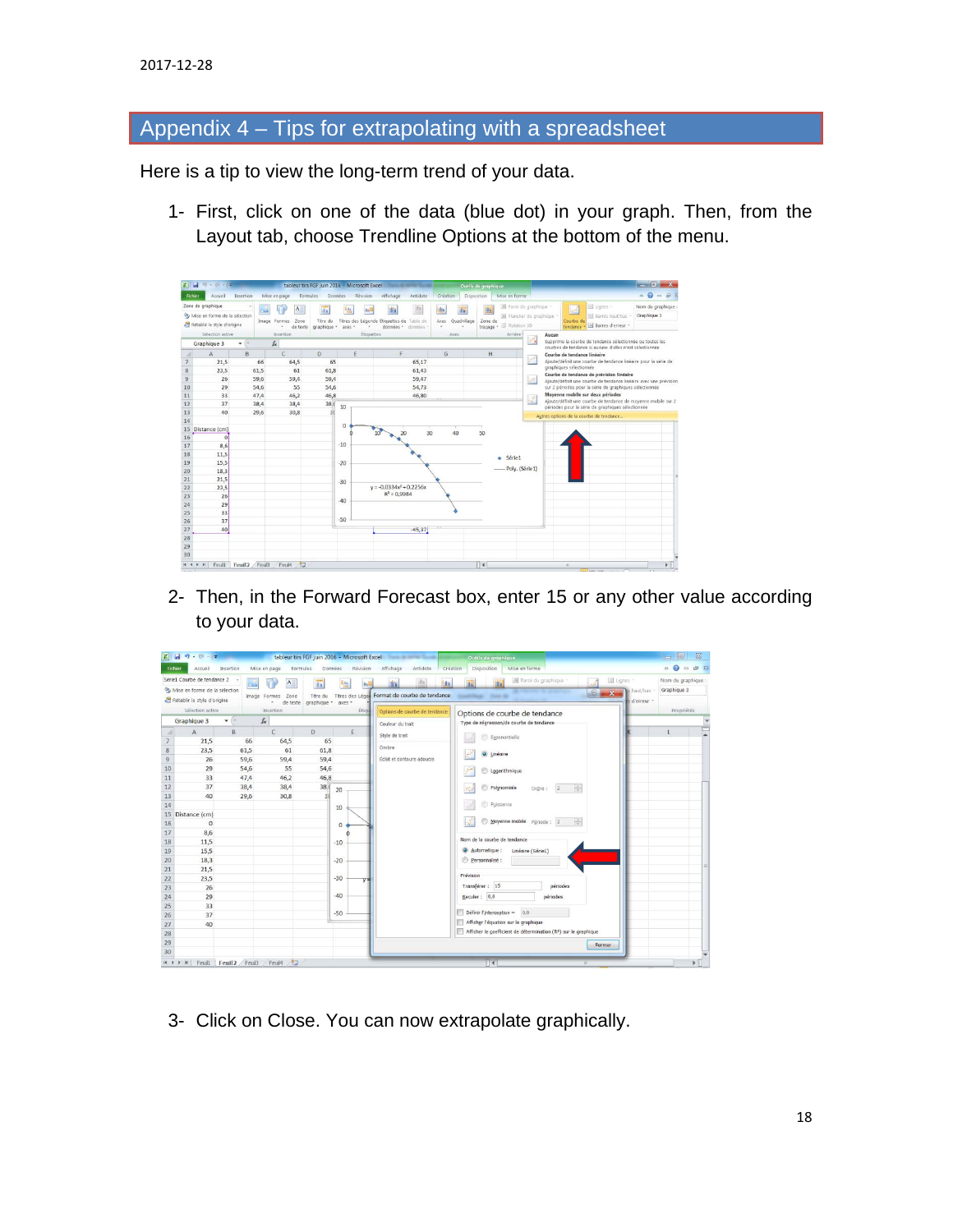### Appendix 5 – Tips for using a spreadsheet

Enlarging the graph



When you enlarge the graph, you notice that the peak is not where it should be at (0,0) because it's a trend line. The start point isn't at (0,0) either. Furthermore, it's unlikely that the marble goes up before it goes down in our experiment.

We will force Excel to use (0,0) as the origin. Look at the video (in French) to learn how to proceed:

<https://youtu.be/nJRMRVIhVhI>



Office Excel Tutorial - [Add a trend or moving average line to a](https://support.office.com/fr-fr/article/Ajouter-modifier-ou-supprimer-une-courbe-de-tendance-dans-un-graphique-fa59f86c-5852-4b68-a6d4-901a745842ad#bmspecifyintercept)  [chart: https://support.office.com/en-us/article/Add-a-trend-or](https://support.office.com/fr-fr/article/Ajouter-modifier-ou-supprimer-une-courbe-de-tendance-dans-un-graphique-fa59f86c-5852-4b68-a6d4-901a745842ad#bmspecifyintercept)[moving-average-line-to-a-chart-fa59f86c-5852-4b68-a6d4-](https://support.office.com/fr-fr/article/Ajouter-modifier-ou-supprimer-une-courbe-de-tendance-dans-un-graphique-fa59f86c-5852-4b68-a6d4-901a745842ad#bmspecifyintercept) [901a745842ad?omkt=en-CA&ui=en-US&rs=en-CA&ad=CA](https://support.office.com/fr-fr/article/Ajouter-modifier-ou-supprimer-une-courbe-de-tendance-dans-un-graphique-fa59f86c-5852-4b68-a6d4-901a745842ad#bmspecifyintercept)



That's how you get the « new » rule:

 $y = -0.0334x^2 + 0.2256x$ 

This rule is simpler than the first one ( $y = -0.0342x^2 + 0.2653x - 0.4613$ ). But that is cheating a little.

If we continue to cheat to obtain the form  $y = ax^2$ , we get:

 $y = -0.0334x^2 + 0.2256x$